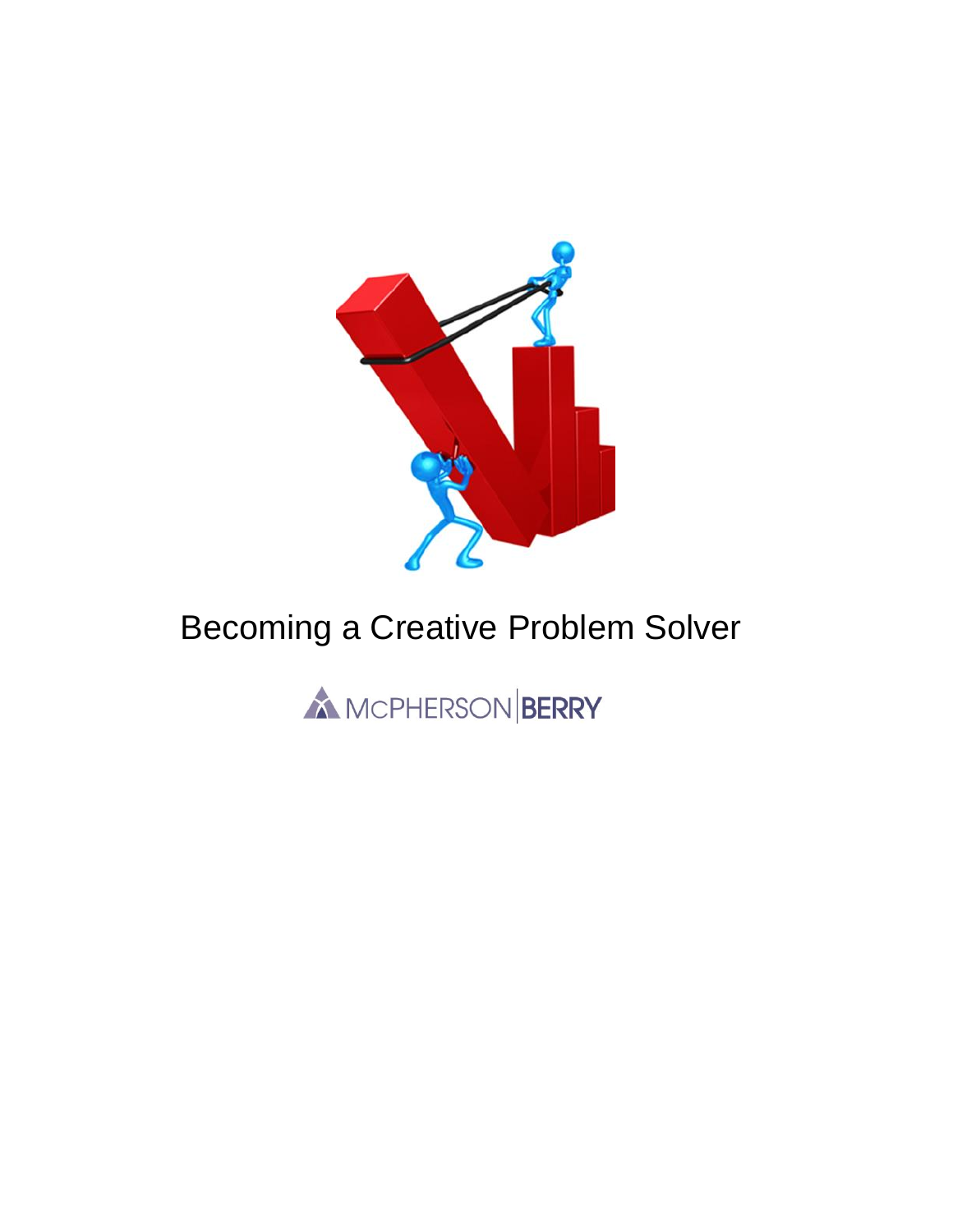# **COPYRIGHT**

All rights reserved world-wide under International and Pan-American copyright agreements. No part of this document can be reproduced, stored in a retrieval system, or transmitted in any form or by any means, electronic, mechanical, photocopying, recording, or otherwise without the prior written permission of McPherson, Berry & Associates, Inc.

*Courseware Version: 3.0*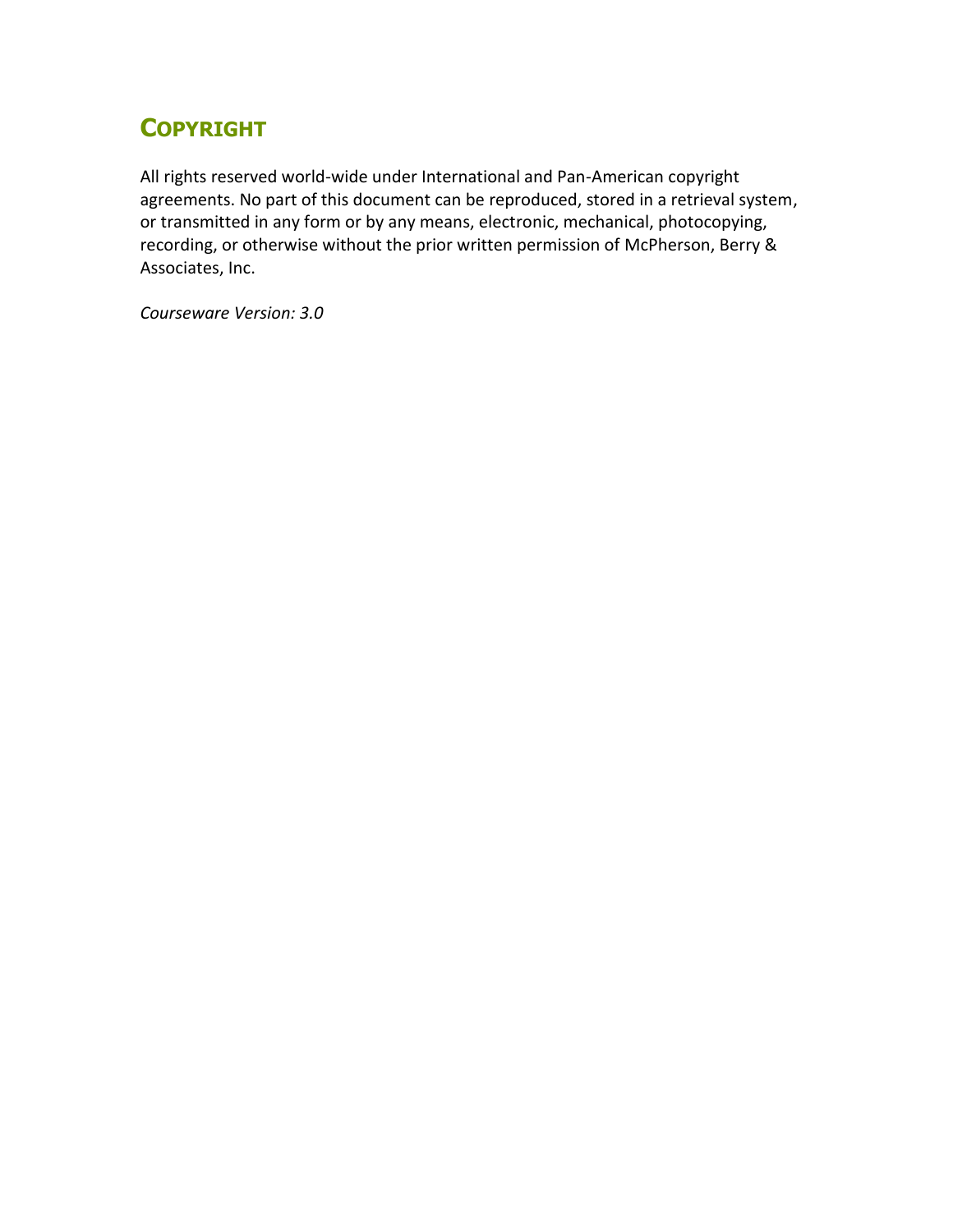# **TABLE OF CONTENTS**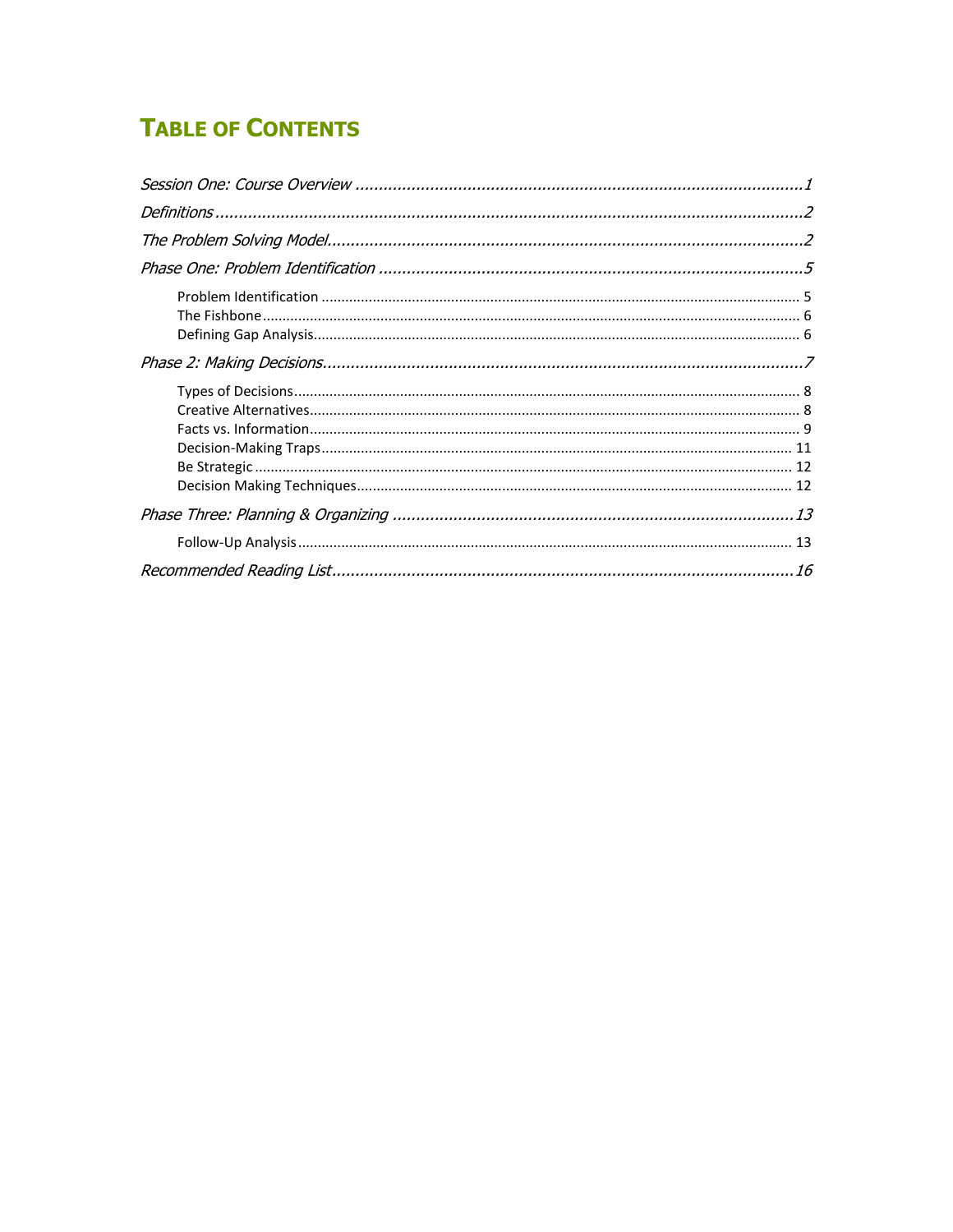# <span id="page-3-0"></span>**Session One: Course Overview**

### **Course Overview**

We make decisions and solve problems continually. We start making decisions before we even get out of bed (shall I get up now or not?). Sometimes, we will have made as many as 50 decisions by the time we leave for work. Despite all the natural decision making that goes on and the problem solving we do, some people are very uncomfortable with having to make decisions. You may know someone who has a hard time making decisions about what to eat, never mind the internal wrestling they go through in order to take on major decisions at work.

1

Likewise, we've probably all looked at a solution to something and said, "I could have thought of that." The key to finding creative solutions is not just creativity, although that will certainly help. The answer rests in our ability to identify options, research them, and then put things together in a way that works. Having a process to work through can take the anxiety out of problem solving and make decisions easier. That's what this course is all about.

### **Learning Objectives**

After you complete this course, you will be able to:

- o Apply problem solving steps and tools
- o Analyze information to clearly describe problems
- $\circ$  Identify appropriate solutions
- $\circ$  Think creatively and be a contributing member of a problem solving team
- o Select the best approach for making decisions

**Why did you take this course? Use this opportunity to consider your personal learning objectives and reasons for taking this course.**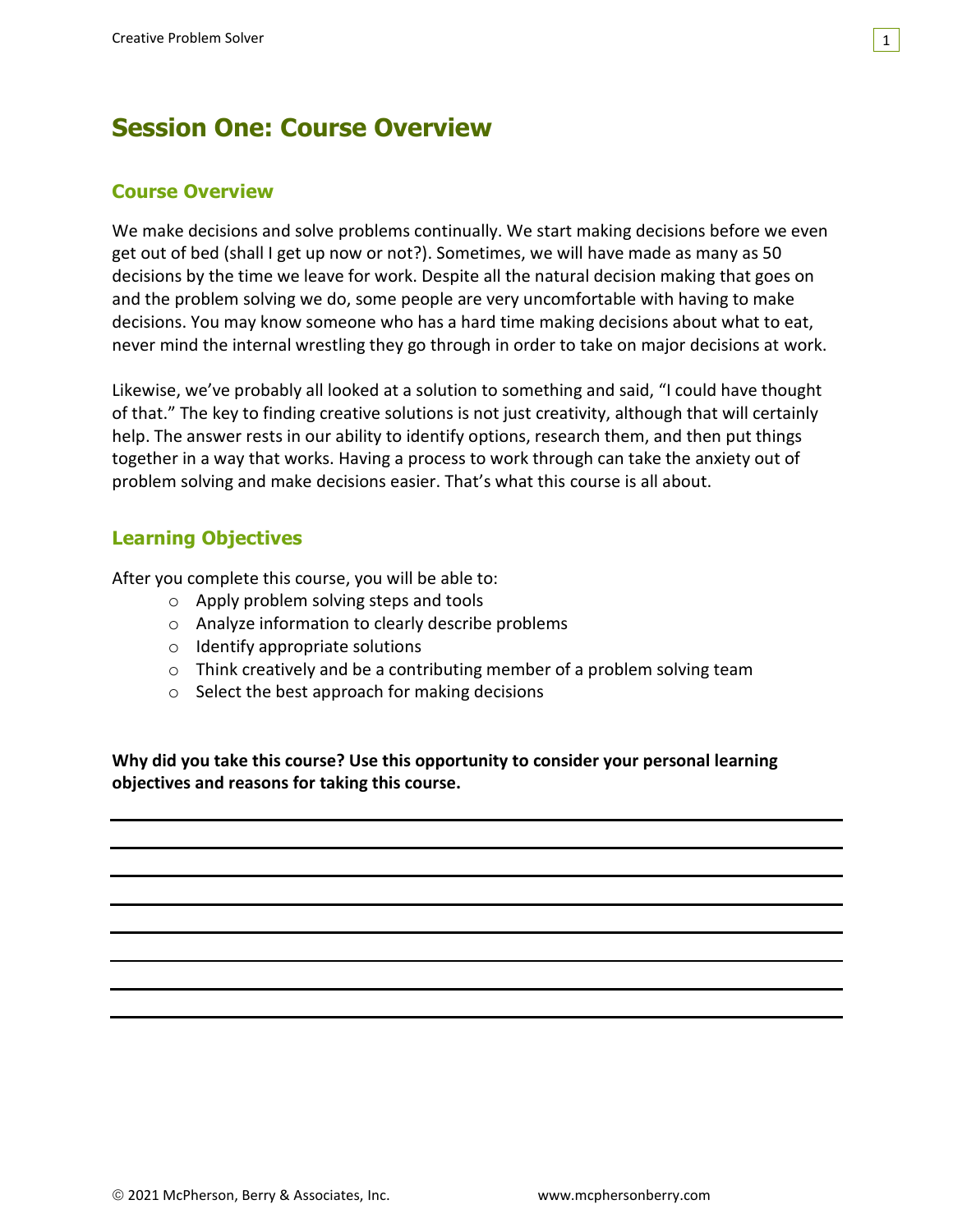# <span id="page-4-0"></span>**Definitions**

What, specifically, is a problem? A problem can be a mystery, a puzzle, an unsettled matter, a situation requiring a solution, or an issue involving uncertainty that needs to be dealt with. You are dealing with problems every day.

Problems can be classified in three ways:

- o Problems that have already happened
- o Problems that lie ahead
- o Problems you want to prevent from happening

There are three ways to approach problems:

- o You can stall or delay until a decision is no longer necessary, or until the problem has become even greater.
- $\circ$  You can make a snap decision, off the top of your head, with little to no thinking or logic.
- $\circ$  You can use a professional approach and solve problems based on sound decisionmaking practices.

While doing some research on problem solving, we found some interesting arguments. There are quotes attributed to different people that say very different things about problems.

## <span id="page-4-1"></span>**The Problem Solving Model**

Whenever you read a book on problem solving, this model, in some form or other, is sure to be there. It may have six steps rather than seven, or it may have five steps. However, the model doesn't really change...just the authors' ways of breaking it down.

As you work your way from problem to solution, you are actually shifting your focus.

- o When you define a problem, you ask yourself: What is my problem?
- o As you try to analyze the root causes you ask: Why is it a problem?
- $\circ$  When you are generating options, you ask yourself: What are some ways I can solve my problem?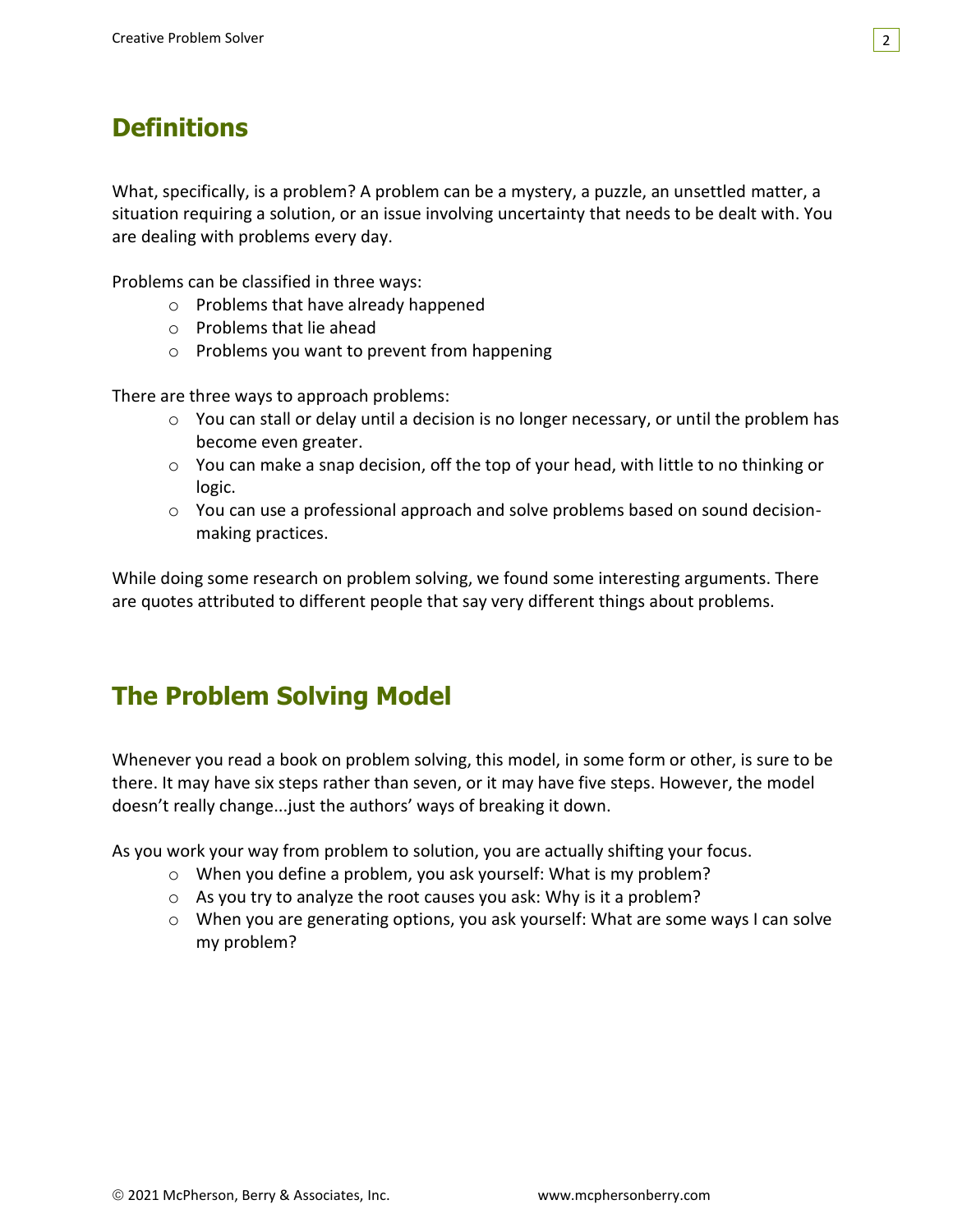### **The Problem Solving Model**

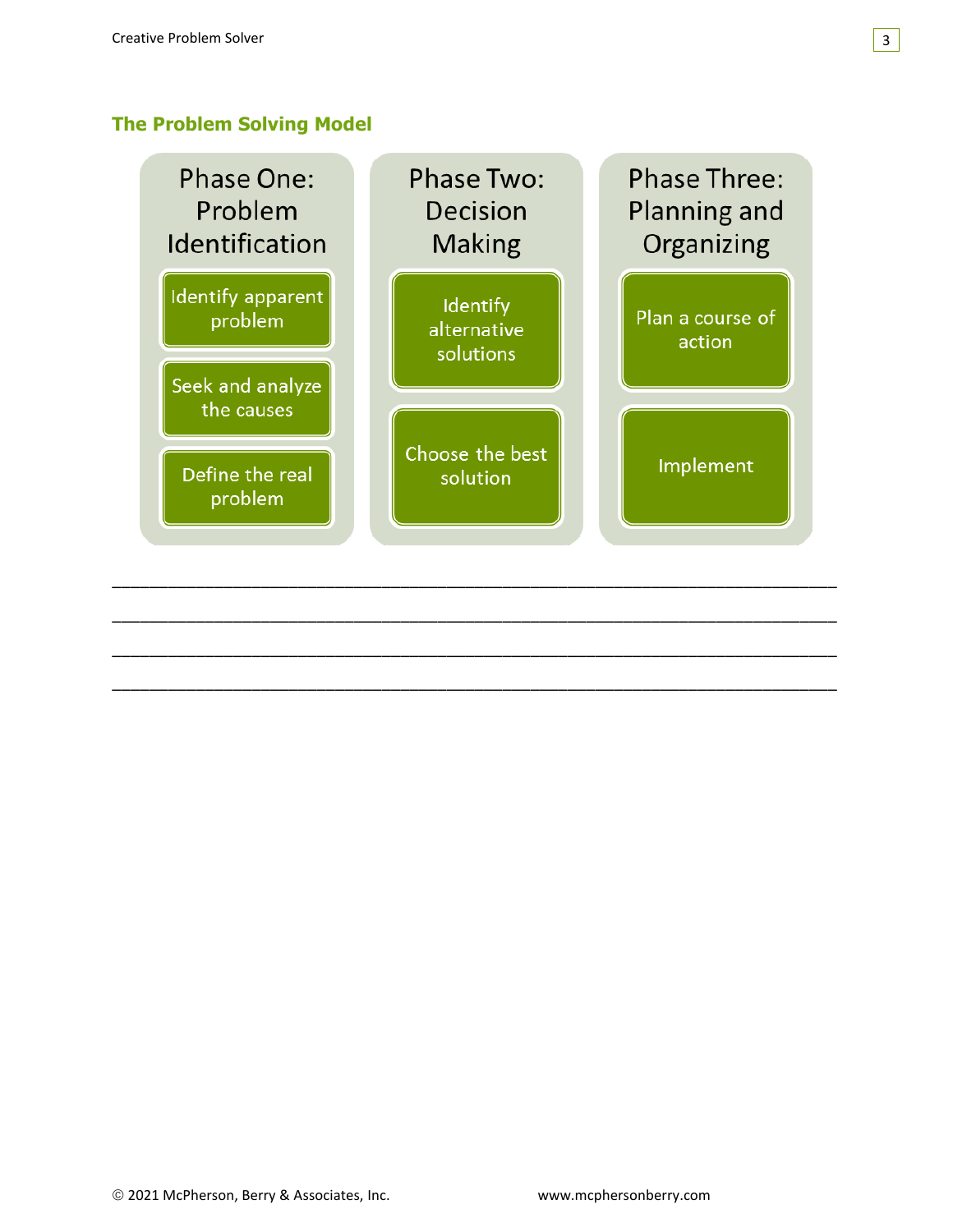### Solve the Problem

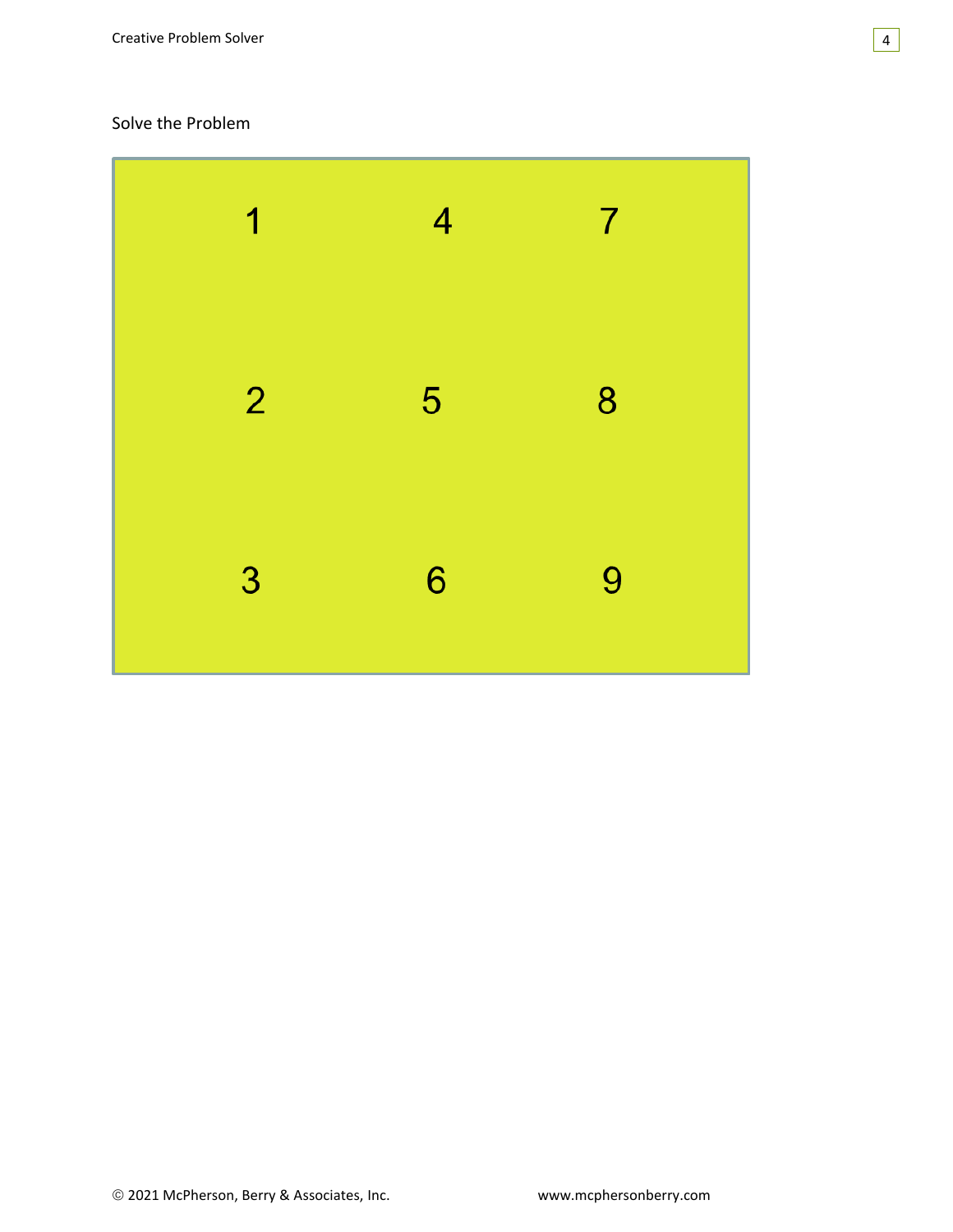

# <span id="page-7-0"></span>**Phase One: Problem Identification**

## <span id="page-7-1"></span>Problem Identification

The first and most important undertaking of your problem solving efforts needs to be defining the problem. You cannot work on something if you don't know what it is. You have to resist the tendency to start working on the problem as soon as you know one exists, and instead develop an understanding of whether we are addressing the problem or merely a symptom of it.

We should go after the problem rather than attack symptoms. This way, we can create higher quality solutions that in turn will eliminate or reduce the symptoms. As well, this will resolve the problem much more easily than when you attack the surface only. Most importantly, you'll also know that you are taking on a worthwhile problem.

5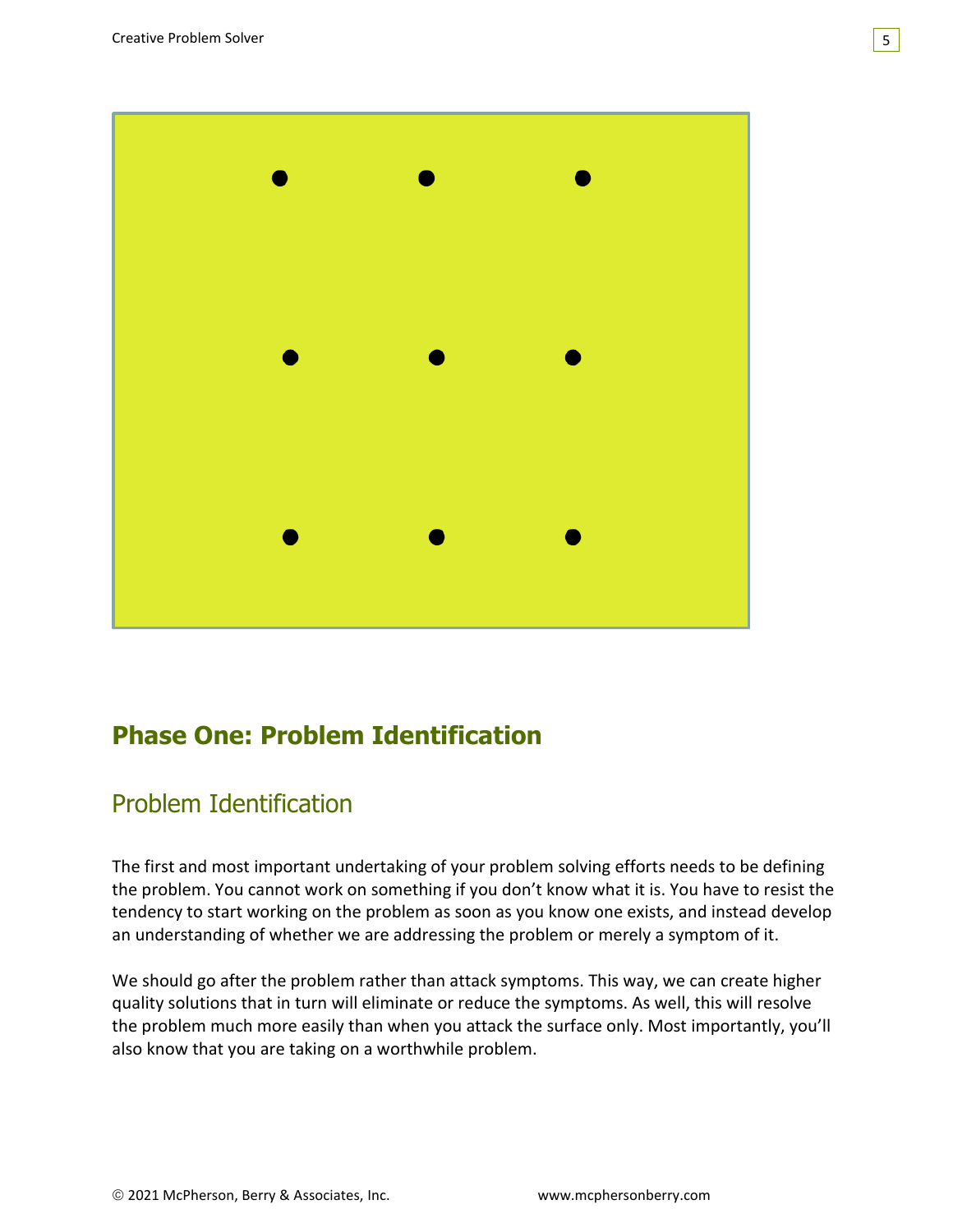# <span id="page-8-0"></span>The Fishbone





\_\_\_\_\_\_\_\_\_\_\_\_\_\_\_\_\_\_\_\_\_\_\_\_\_\_\_\_\_\_\_\_\_\_\_\_\_\_\_\_\_\_\_\_\_\_\_\_\_\_\_\_\_\_\_\_\_\_\_\_\_\_\_\_\_\_\_\_\_\_\_\_\_\_\_\_\_\_

\_\_\_\_\_\_\_\_\_\_\_\_\_\_\_\_\_\_\_\_\_\_\_\_\_\_\_\_\_\_\_\_\_\_\_\_\_\_\_\_\_\_\_\_\_\_\_\_\_\_\_\_\_\_\_\_\_\_\_\_\_\_\_\_\_\_\_\_\_\_\_\_\_\_\_\_\_\_

\_\_\_\_\_\_\_\_\_\_\_\_\_\_\_\_\_\_\_\_\_\_\_\_\_\_\_\_\_\_\_\_\_\_\_\_\_\_\_\_\_\_\_\_\_\_\_\_\_\_\_\_\_\_\_\_\_\_\_\_\_\_\_\_\_\_\_\_\_\_\_\_\_\_\_\_\_\_

\_\_\_\_\_\_\_\_\_\_\_\_\_\_\_\_\_\_\_\_\_\_\_\_\_\_\_\_\_\_\_\_\_\_\_\_\_\_\_\_\_\_\_\_\_\_\_\_\_\_\_\_\_\_\_\_\_\_\_\_\_\_\_\_\_\_\_\_\_\_\_\_\_\_\_\_\_\_

\_\_\_\_\_\_\_\_\_\_\_\_\_\_\_\_\_\_\_\_\_\_\_\_\_\_\_\_\_\_\_\_\_\_\_\_\_\_\_\_\_\_\_\_\_\_\_\_\_\_\_\_\_\_\_\_\_\_\_\_\_\_\_\_\_\_\_\_\_\_\_\_\_\_\_\_\_\_

## <span id="page-8-1"></span>Defining Gap Analysis

### **What is Gap Analysis?**

Gap analysis is a process tool that allows you to compare actual performance with desired performance. For example, let's say that your customer service department is currently taking 80 calls an hour but their expected volume is 100 calls per hour. Gap analysis can give you the tools to identify why this gap exists and help you identify ways to bridge it.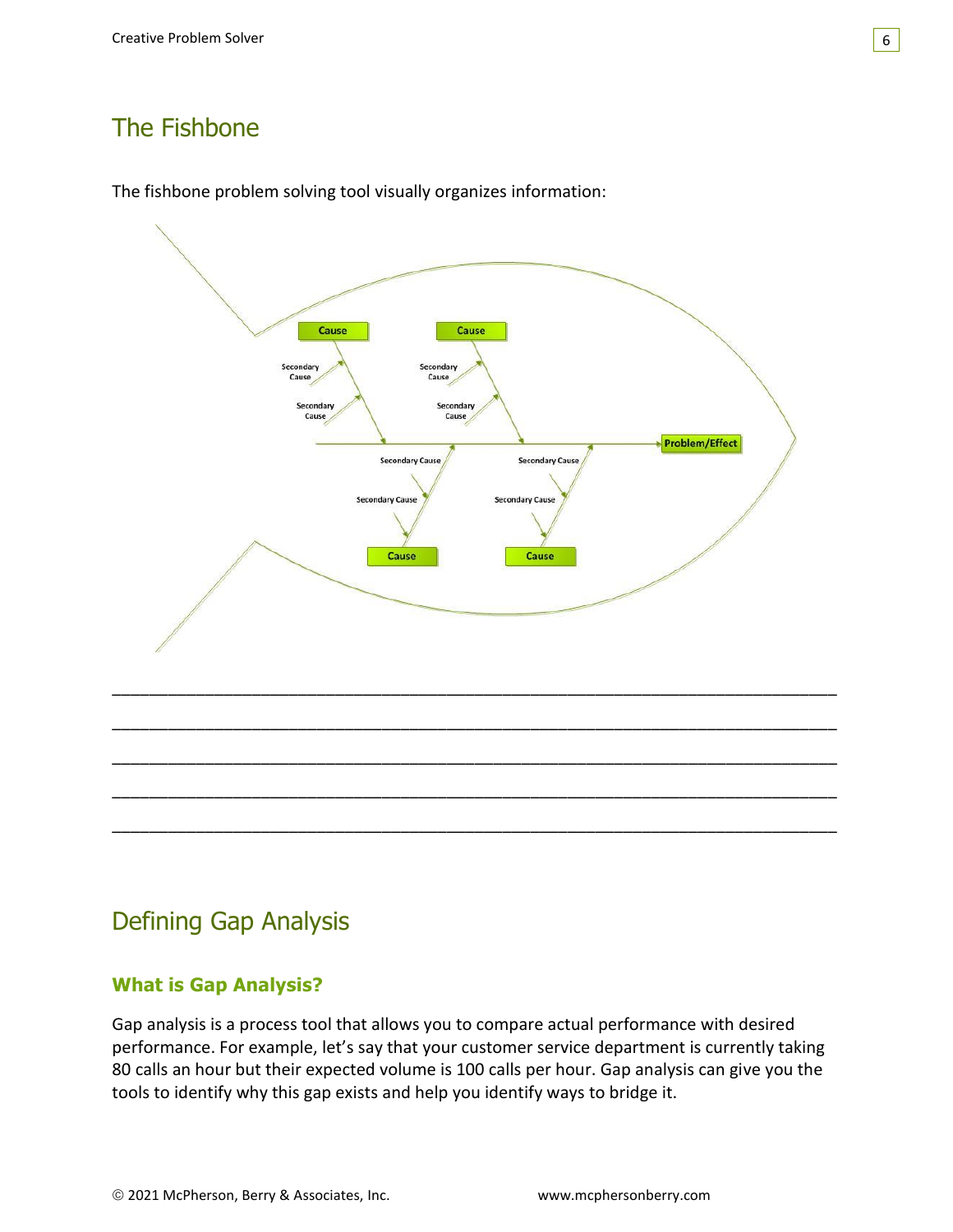Gap analysis consists of five basic steps.



# <span id="page-9-0"></span>**Phase 2: Making Decisions**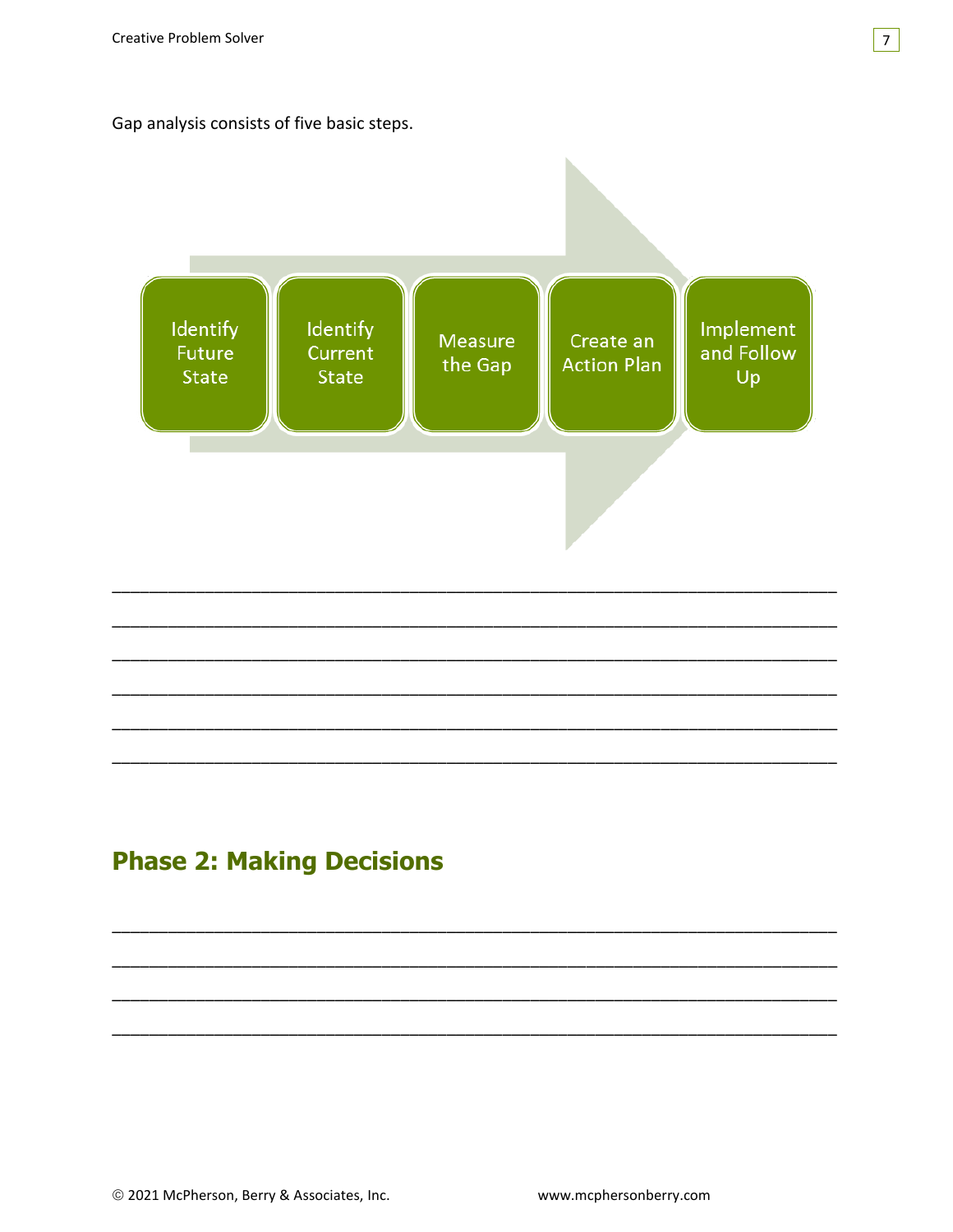### **Making Winning Decisions**

Whether you are making a decision as an individual or as a group, some ground rules of the decision making process are:

- o Encourage everyone to participate.
- $\circ$  Encourage new ideas without criticism, since new concepts come from outside our normal perception. Without considering new decisions, things remain the same.
- o Build on each other's ideas.
- o Whenever possible, use data to facilitate problem solving.
- $\circ$  Remember that solving problems and making decisions is a creative process. This means that new ideas and new understandings often result from the process.

In order to reach decisions, the group should agree to the following standards:

- o Make decisions based on the best data available.
- o Research and locate required information or data.
- o Discuss criteria for making a decision (cost, time, impact, etc.) before choosing an option.

\_\_\_\_\_\_\_\_\_\_\_\_\_\_\_\_\_\_\_\_\_\_\_\_\_\_\_\_\_\_\_\_\_\_\_\_\_\_\_\_\_\_\_\_\_\_\_\_\_\_\_\_\_\_\_\_\_\_\_\_\_\_\_\_\_\_\_\_\_\_\_\_\_\_\_\_\_\_

\_\_\_\_\_\_\_\_\_\_\_\_\_\_\_\_\_\_\_\_\_\_\_\_\_\_\_\_\_\_\_\_\_\_\_\_\_\_\_\_\_\_\_\_\_\_\_\_\_\_\_\_\_\_\_\_\_\_\_\_\_\_\_\_\_\_\_\_\_\_\_\_\_\_\_\_\_\_

\_\_\_\_\_\_\_\_\_\_\_\_\_\_\_\_\_\_\_\_\_\_\_\_\_\_\_\_\_\_\_\_\_\_\_\_\_\_\_\_\_\_\_\_\_\_\_\_\_\_\_\_\_\_\_\_\_\_\_\_\_\_\_\_\_\_\_\_\_\_\_\_\_\_\_\_\_\_

\_\_\_\_\_\_\_\_\_\_\_\_\_\_\_\_\_\_\_\_\_\_\_\_\_\_\_\_\_\_\_\_\_\_\_\_\_\_\_\_\_\_\_\_\_\_\_\_\_\_\_\_\_\_\_\_\_\_\_\_\_\_\_\_\_\_\_\_\_\_\_\_\_\_\_\_\_\_

o Encourage and explore different interpretations of data.

### <span id="page-10-0"></span>Types of Decisions

### **Three Types of Decisions**

### <span id="page-10-1"></span>Creative Alternatives

#### **Brainstorming**

#### **About Brainstorming**

We talked very briefly about brainstorming earlier to get you started thinking about it. Brainstorming is the first thing that comes to most people's minds when we talk about creative thinking. In a brainstorming session, people are encouraged to say what comes to their mind, and all the ideas generated are recorded. People are encouraged to say whatever they are thinking, and are not to fear looking foolish since wild ideas are explicitly encouraged. There is no one right way to run a brainstorming session. Rather, you should tailor it to your needs and resources.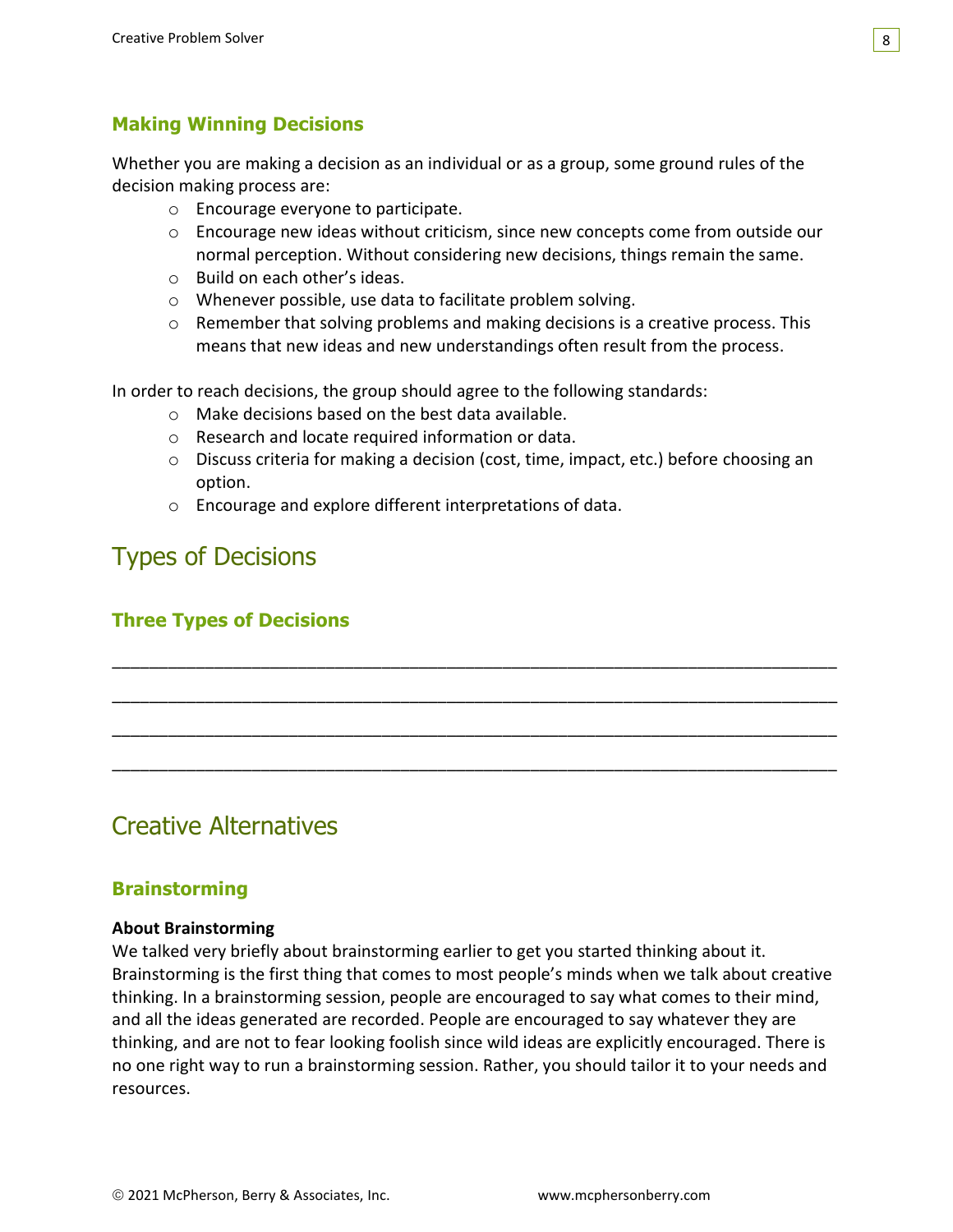### **The Delphi Technique**

This technique is very useful when you have people who are considered experts on a topic and when you are looking for information to help with forecasting or resource allocation. This technique works by using cycles of anonymous, individual written discussion and argument, and is coordinated by a facilitator.

Anonymity and remoteness of the process (which could also be managed using an online survey tool) helps to avoid personality issues and groupthink. It also gives people the opportunity to think things through on their own time, to consider other arguments adequately, to gather any background information that is required, and avoid the emotional energy that can be generated during an in-person debate.

The process requires an effective and strong facilitator. One of the weaknesses to the method is that participants are not always provided with adequate background information, and sometimes when the information is made available, the experts do not access it. The facilitator has to make sure that participants are engaged and that they do not put off responding.

### <span id="page-11-0"></span>Facts vs. Information

Decisions combine fact and theory. They are the choices we make in the light of how we interpret the events we observe. We can consider "facts" as basic ingredients and "information" as a supplement to the facts.

### **Basic Ingredients**

- o Facts
- o Knowledge
- o Experience
- o Analysis
- o Judgment

#### **The Supplements**

- o Information
- o Advice
- o Experimentation
- o Intuition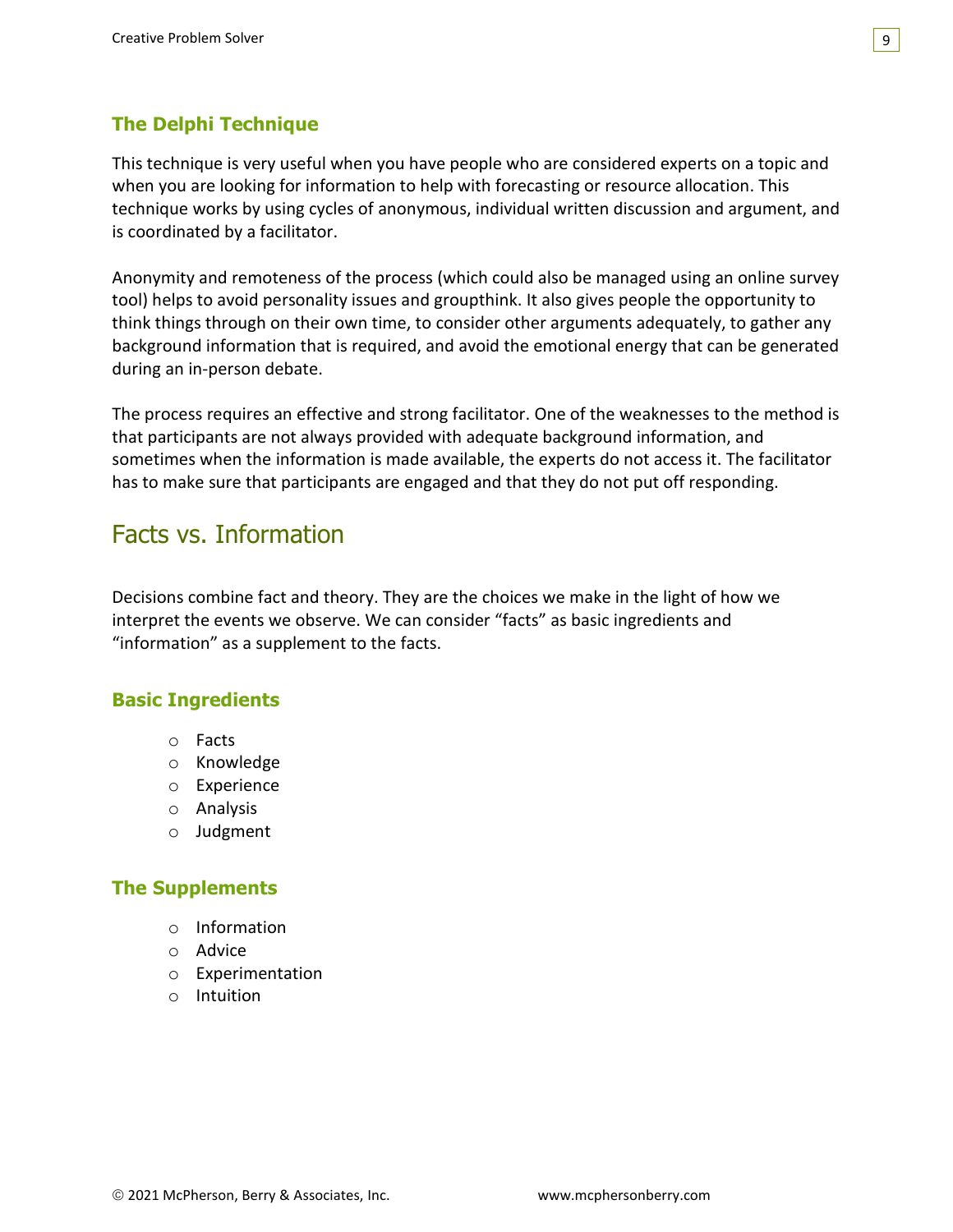|  | 1.                            |  |
|--|-------------------------------|--|
|  |                               |  |
|  | 2. $\qquad \qquad$            |  |
|  |                               |  |
|  |                               |  |
|  | $\frac{1}{2}$                 |  |
|  |                               |  |
|  | 4. $\overline{\phantom{a}}$   |  |
|  |                               |  |
|  | $5.$ $\overline{\phantom{a}}$ |  |
|  |                               |  |
|  | $6.$ $\overline{\phantom{a}}$ |  |
|  |                               |  |
|  | 7.                            |  |
|  |                               |  |
|  | 8.                            |  |
|  |                               |  |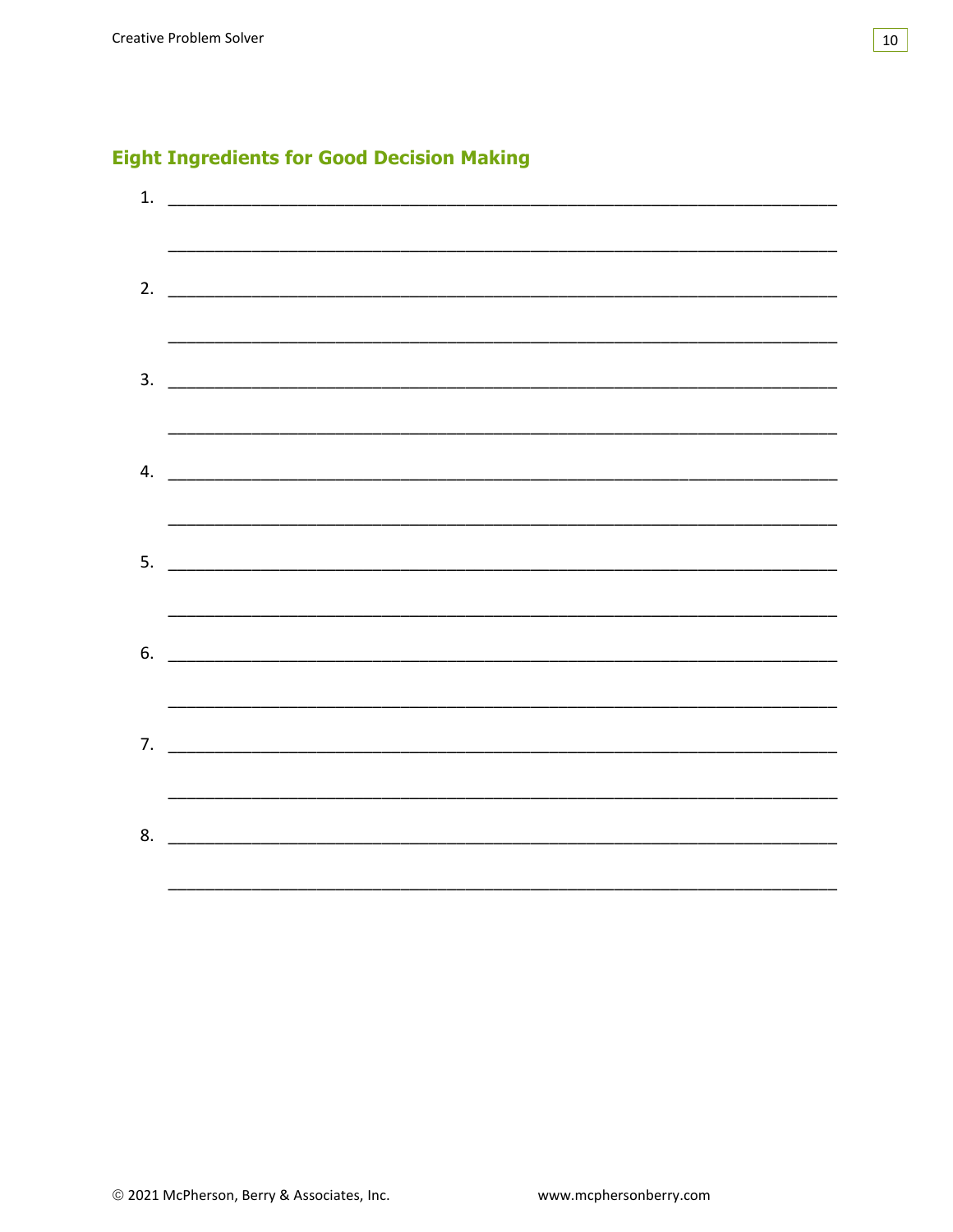

### <span id="page-13-0"></span>**Decision-Making Traps**

We just finished discussing what can substitute for cold, hard facts. In the absence of good data, the people making decisions must fall back on available information, and sometimes that kind of information is heavily influenced by opinion. This isn't necessarily a bad thing if the sources are informed opinions. However, as information is being gathered, we must be aware of decision-making traps and avoid as many as possible.

| 1. |                               |  |
|----|-------------------------------|--|
|    |                               |  |
|    |                               |  |
|    |                               |  |
| 3. |                               |  |
|    |                               |  |
| 4. |                               |  |
|    |                               |  |
| 5. |                               |  |
|    |                               |  |
| 6. |                               |  |
|    |                               |  |
| 7. |                               |  |
|    |                               |  |
|    | $8.$ $\overline{\phantom{a}}$ |  |
|    |                               |  |
| 9. |                               |  |
|    |                               |  |
|    | 10.                           |  |
|    |                               |  |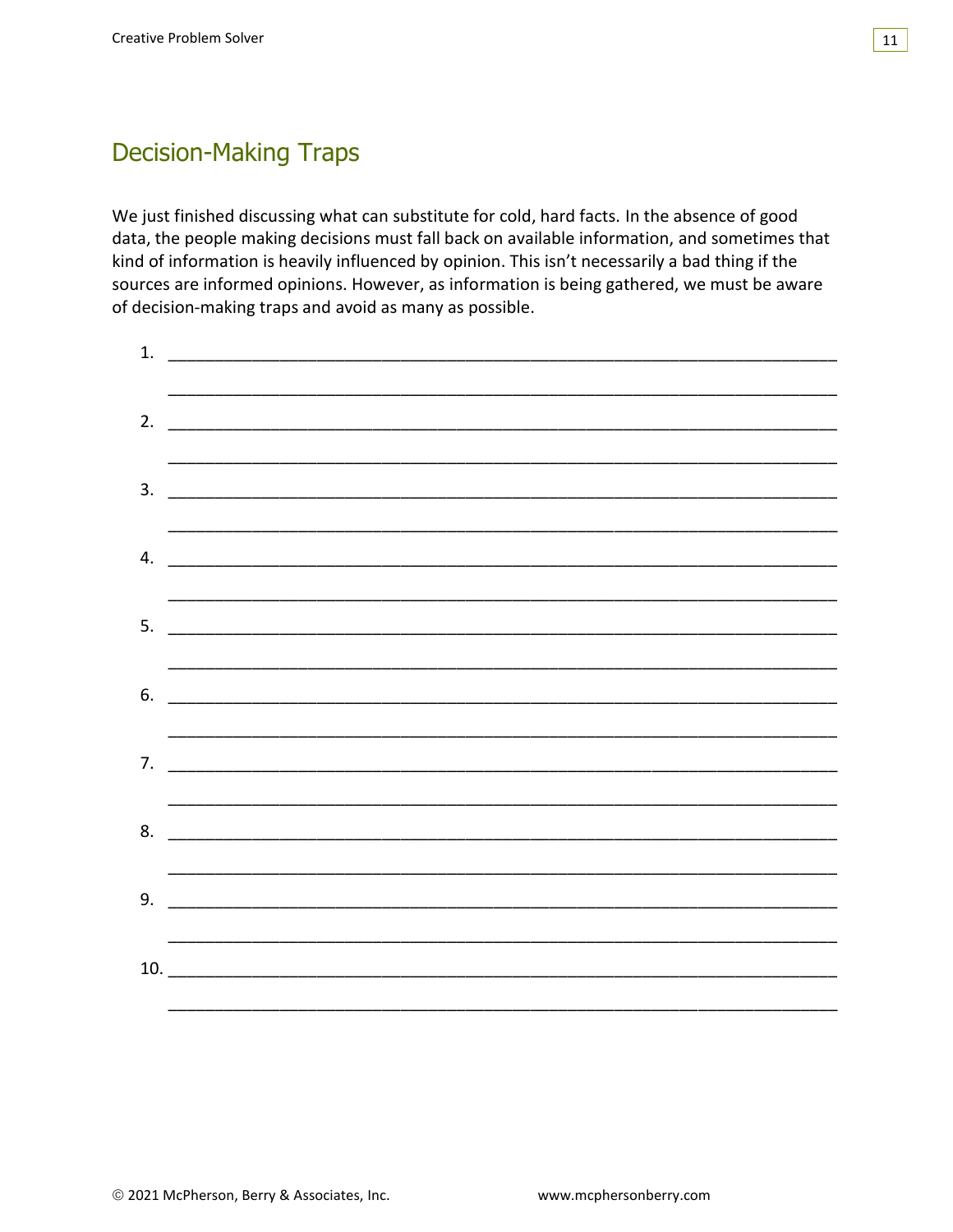# <span id="page-14-0"></span>**Be Strategic**

# <span id="page-14-1"></span>**Decision Making Techniques**

| <b>Decision Tree</b>                     | • Choosing between options by projecting likely<br>outcomes                                      |
|------------------------------------------|--------------------------------------------------------------------------------------------------|
| <b>Force Field Analysis</b>              | • Analyzing the pressures for and against change                                                 |
| <b>Six Thinking Hats</b>                 | • Looking at a decision from all points of view                                                  |
| <b>Cost / Benefit</b><br><b>Analysis</b> | • Seeing whether a change is worth making                                                        |
| <b>Decision Matrix</b>                   | • Evaluates and prioritizes a list of options, using<br>pre-determined weighted criteria         |
| <b>Stepladder Technique</b>              | • Encourages individual participation within a<br>group before they can be influenced by others. |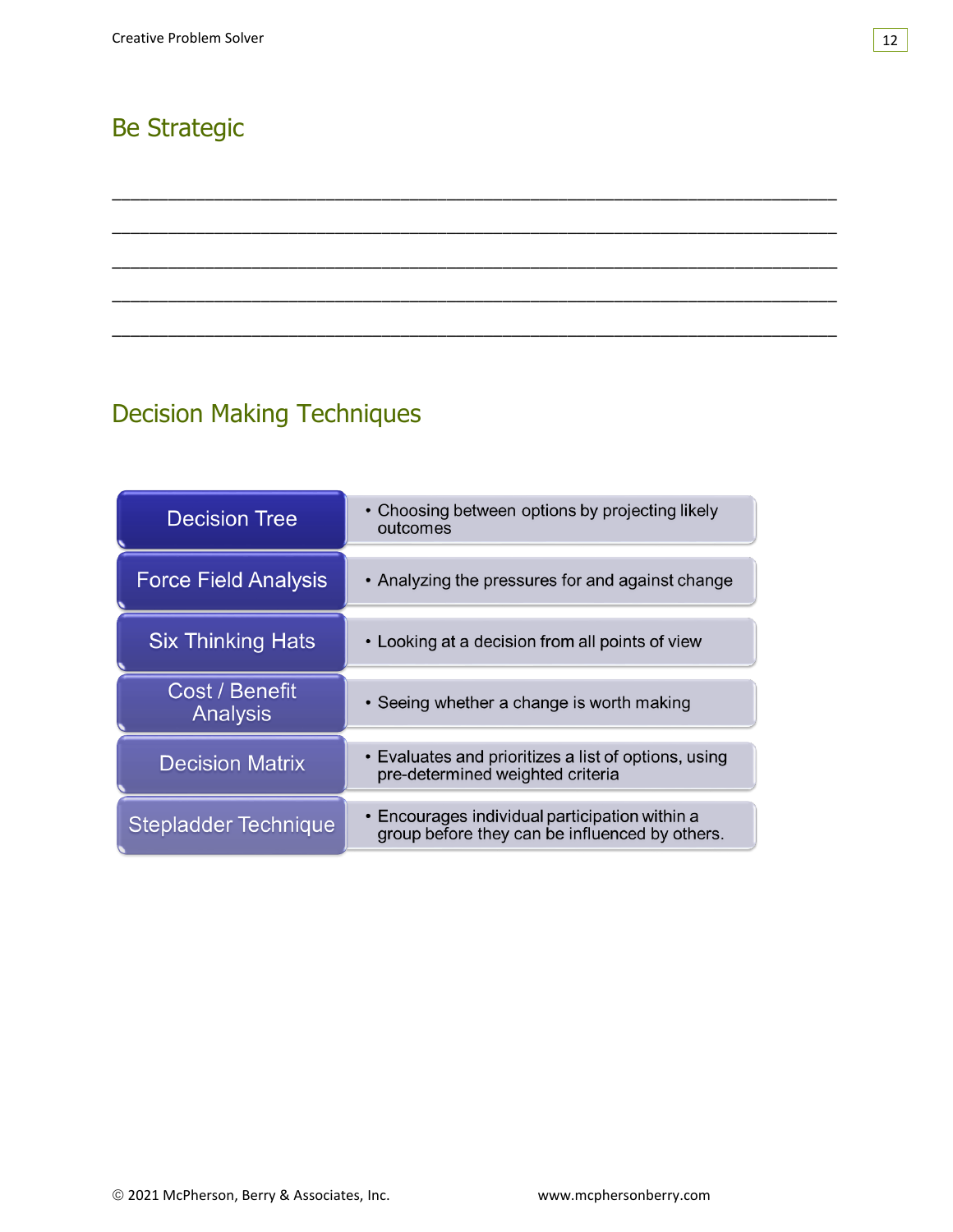

### <span id="page-15-0"></span>**Phase Three: Planning & Organizing**

After the problem has been identified and a solution has been chosen, it's time to plan and organize your course of action and implement it. Depending on the size of the decision you've made, these tasks may take minutes, or they might require a full project team to make sure things are implemented effectively.

You've talked, planned, looked at all the options from every angle, and now it's time to put things to the test. Since you have spent the time needed to define the problem and make your decisions, this phase should be quite straightforward. Once you have developed your plan, assembled the people and supporting resources necessary, and get things started, it's all downhill! Of course, we're not quite finished yet.

### <span id="page-15-1"></span>Follow-Up Analysis

There is nothing like hindsight to let us know how well we have done. After your decisions are implemented, review the outcomes and determine your results.

**What questions would you ask in a formal follow-up analysis to this process?**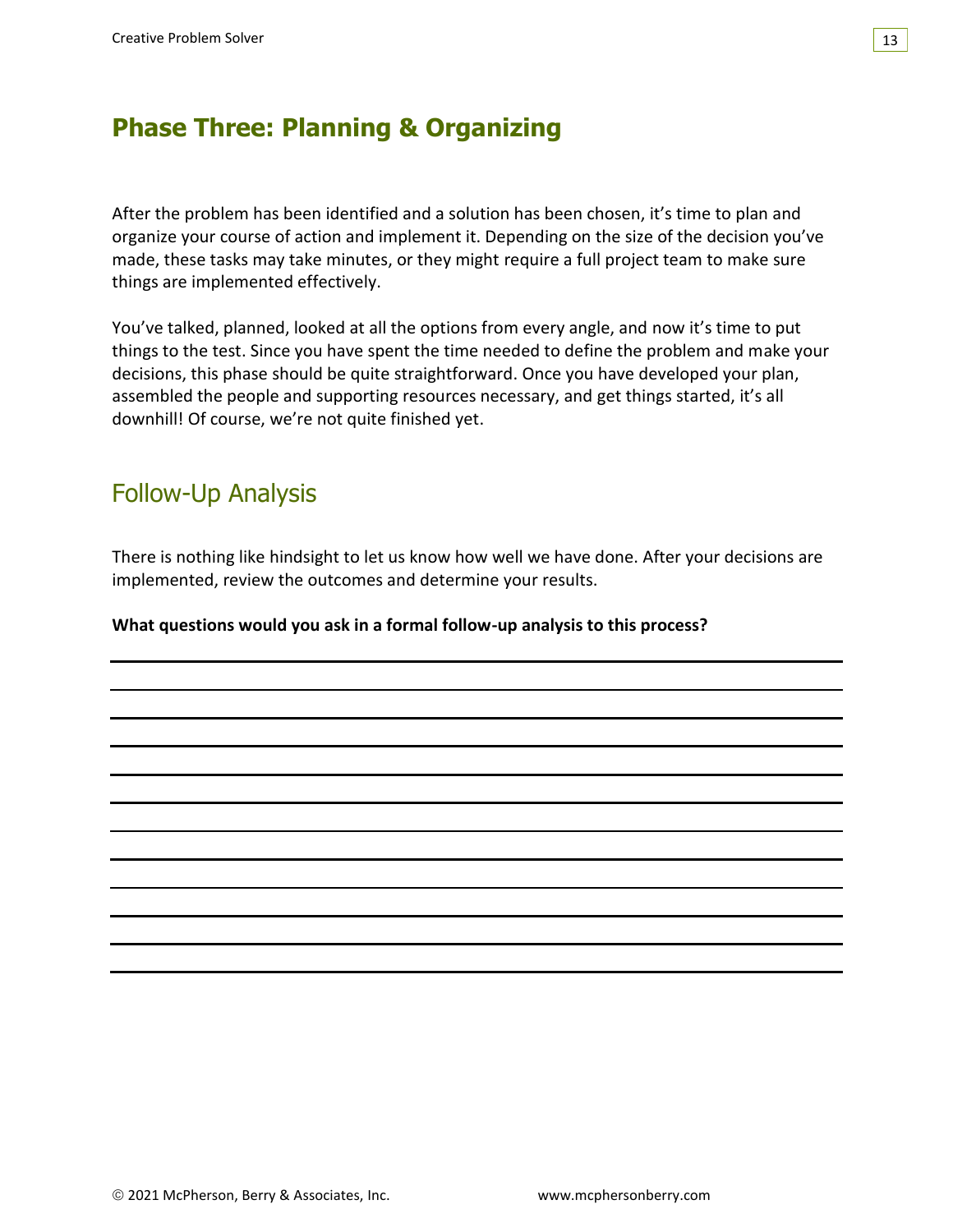#### 14

### **Case Study**

When Mike took out the company truck last week, he thought he heard an unusual sound, but the radio was loud enough to drown it out, so he didn't think about it again. The next day Alan took the truck out, but the radio was really loud from the time he started the truck, so he didn't notice anything.

Yesterday, Dave signed out the truck. Dave doesn't like the radio station that was playing, so he turned it off. He could hear something rattling underneath the truck. When he finished his errands, he told the fleet supervisor, Bruce, that there was a sound coming from underneath the truck."

"What did it sound like?" Bruce asked.

"A rattling sound underneath somewhere," Dave said, gathering a double tray of hot coffees for his friends in the office.

"Can you tell me anything else about it?" Bruce probed. "Rattling in the center, rear end? Metal on metal kind of sounds, or transmission?"

"No idea," Dave replied. "I'm not really a truck guy, y'know? If you start it up and drive around the yard a little, I'm sure you'll hear it."

Dave took the coffee and left the room, thinking that if Bruce would just do his damn job and maintain the fleet, he'd know what kind of rattle it was already.

Bruce knelt down to look underneath the truck looking for loose parts, thinking to himself, "These guys in the office have no idea how hard I work at maintaining these vehicles. They think it's a joke or something that they can hop into a truck and go get coffee without putting mileage on their own cars. They always come back with an armload of coffee, but they never offer to pick one up for me."

Bruce couldn't see anything hanging down below the truck, but he needed to finish putting the winter tires on the car that was already on the hoist. The truck would have to wait. An hour later, Bruce came back to look at the truck but it was gone. He went into the office and asked around for who had taken the truck. No one knew, and so then he asked who wasn't at their cubicles. Dave and Nick were missing. Bruce stormed into the boss' office, mad.

"Jessie," he said. "I'm getting to the end of my rope. Dave knew there was a problem with the truck, and yet he is out in it right now. These guys have no respect for those vehicles."

"Sorry Bruce, I think he went to get lunch for the guys. They are putting in a lot of hours to get this project done."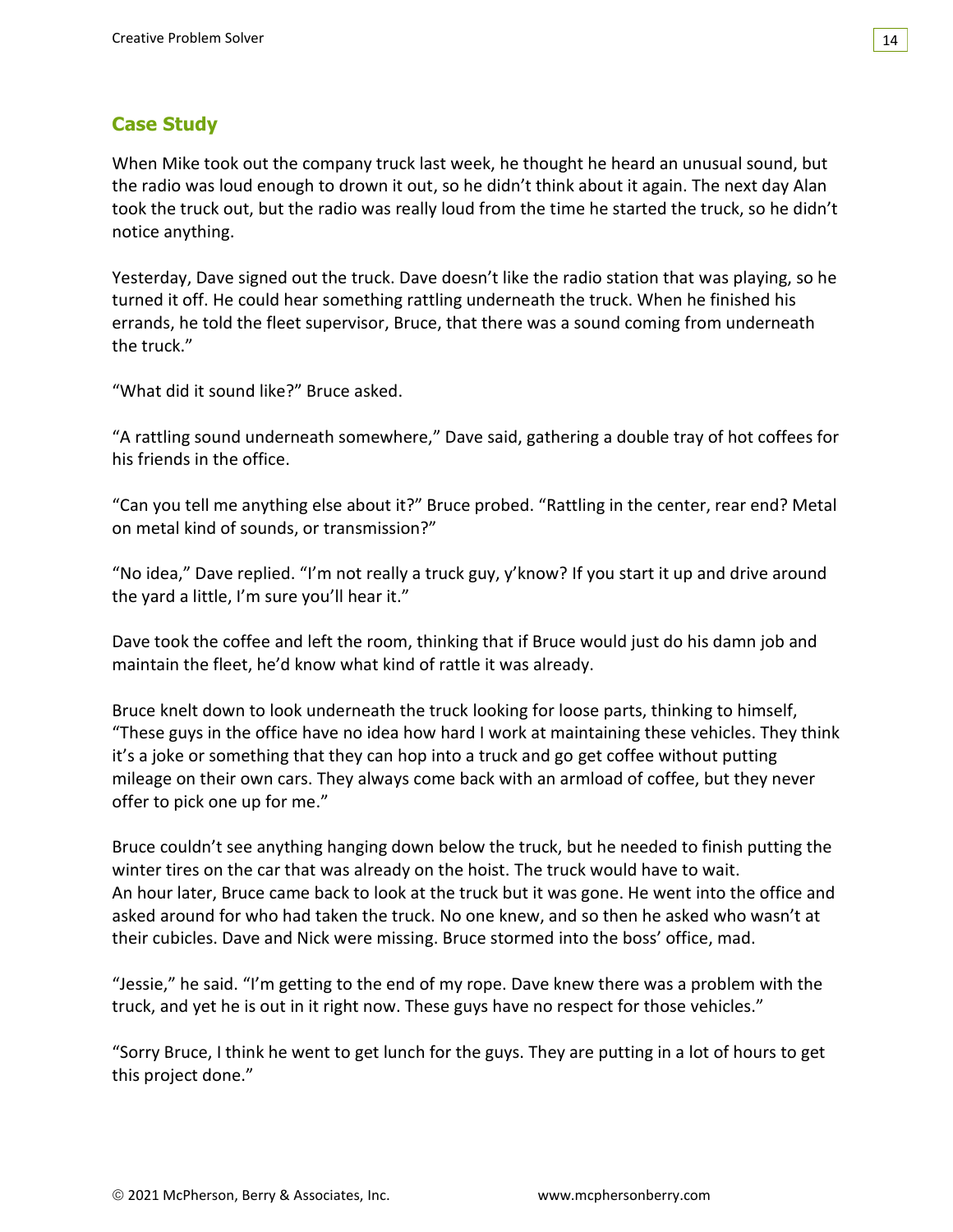"Jessie, they all bring their own cars to work. There was no need for them to take that truck, except that they like joy riding around in it. I've spent 14 hours on maintenance in the last quarter. Dave told me today that there was a noise that needed looking at, and then he took the truck anyway!"

Then the phone rang. Seeing that it was Dave's cell phone, Jessie put it on speakerphone. "Jessie, it…it's Dave. I don't know what to do and I don't have Bruce's number. Me and Nick are in the truck and we've b...been in an accident. Nick's hurt bad. What do I do?"

Jessie looked at Bruce. "Open the glove box," Bruce said tersely. "All the emergency numbers are listed right there. Call for police and ambulance, and then call me back so I know where to meet you."

### **Making Connections**

**Answer the following questions about the case study.**

**What is the problem?**

**What is its root cause or the real problem?**

**How does it feel to Dave? How does it feel to Bruce?**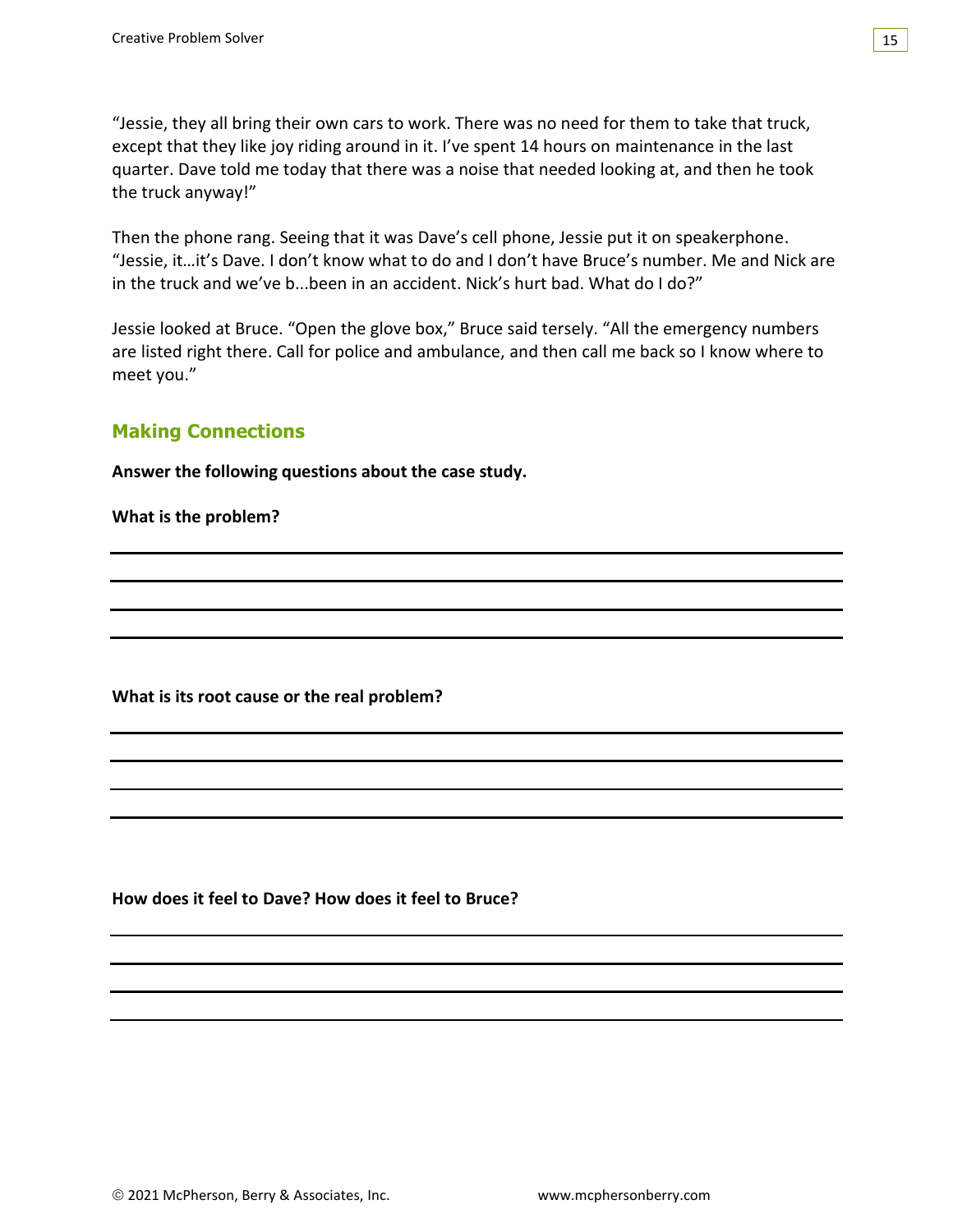#### 16

# <span id="page-18-0"></span>**Recommended Reading List**

#### **If you are looking for further information on this topic, we have included a recommended reading list below.**

Adair, John. *Decision Making and Problem Solving Strategies.* Kogan Page, 2010. Browne, Neil M., and Stuart M. Kelley. *Asking the Right Questions: A Guide to Critical Thinking (10th Edition).* Longman, 2011.

- Davenport, Thomas, Brook Manville, and Laurence Prusak. *Judgment Calls.* Harvard Business Review Press, 2012.
- Michalko, Michael. *Thinkertoys: A Handbook of Creative-Thinking Techniques.* Ten Speed Press, 2006.
- Roam, Dan. *The Back of the Napkin (Expanded Edition).* Portfolio Hardcover, 2010.
- Sibbet, David. *Visual Meetings: How Graphics, Sticky Notes and Idea Mapping Can Transform Group Productivity.* Wiley , 2010.
- VanGundy, Arthur B. *Getting to Innovation.* AMACOM, 2007.